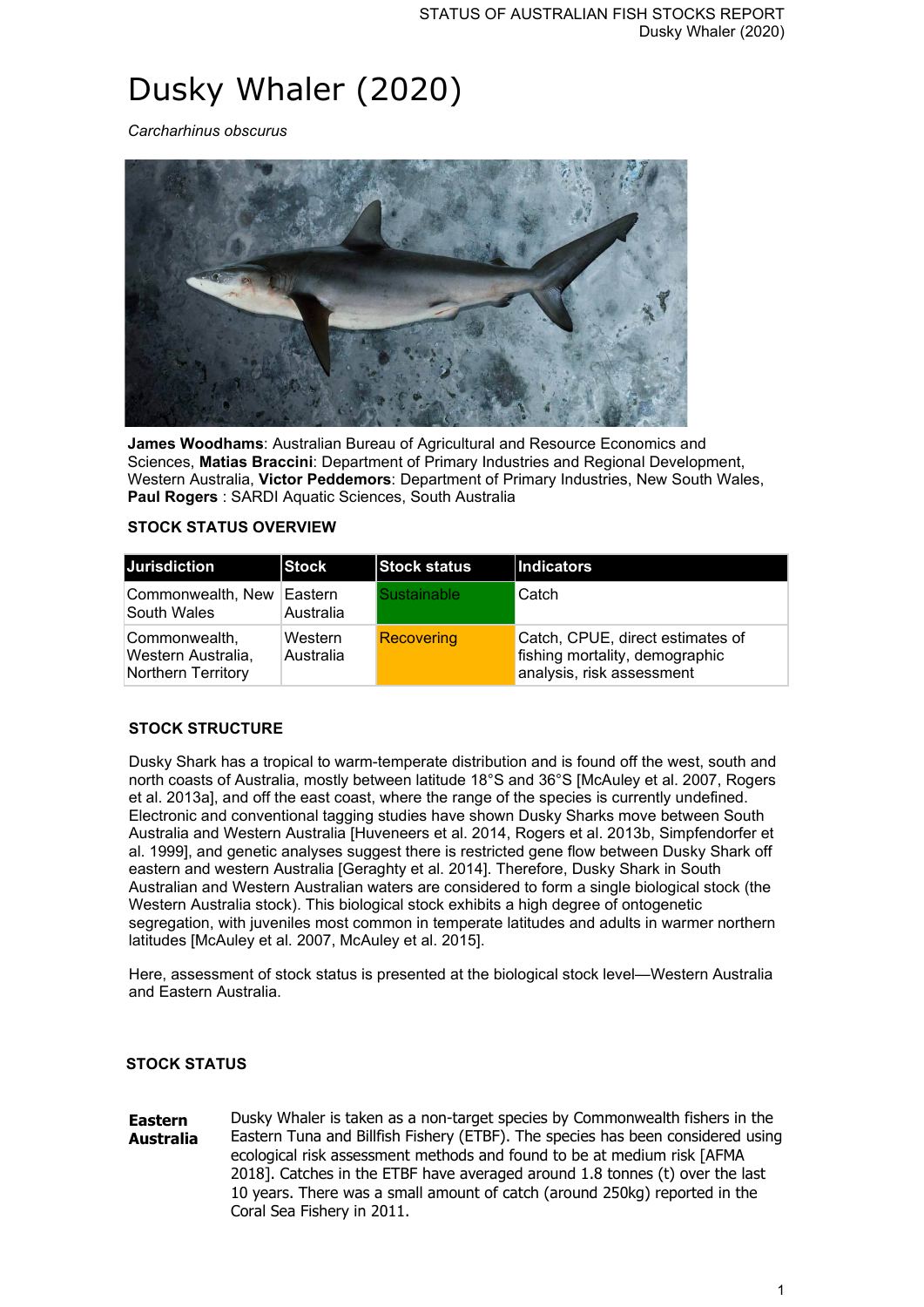In Queensland, species-specific reporting of Dusky Whaler only commenced in 2009 and only for a sub-component of the Queensland East Coast Inshore Net Fishery. The reported harvest since this time has averaged about 2 t per year.

In New South Wales, Dusky Whaler was not identified and reported at the species level in commercial catch logbooks until 2009. Observer data indicate that whaler sharks represent the second highest shark species catch in the New South Wales Ocean Trap and Line Fishery (15 per cent of overall catch) [Macbeth at al. 2009]. Historical catch of Dusky Whaler is therefore likely to have been around 7.5 t from 2000 to 2005, whereafter increased targeting of large whaler sharks led to three years of higher catch, peaking at approximately 30 t in 2006–07. Dusky Shark catch reduced to ~15 t in 2007–08 once fishers started differentiating some of the whaler sharks in preparation of the new species-specific logbook requirements, specific conditions and restrictions being implemented in the OTL fishery [Macbeth et al. 2009]. Since 2015, under 3 t of Dusky Whaler was landed each year by the OTL fishery in New South Wales. An annual catch of less than 1 t was reported by the New South Wales Shark Meshing Program.

Application of a new software package known as NeOGen [Blower et al 2019] enabled estimation of the total population of Dusky Sharks on the eastern Australian coastline to be approximately 35 000 individuals [Blower 2020]. Simulations at current fishing levels indicate observed fishery harvest volumes to be sustainable [Blower 2020].

The above evidence indicates that the biomass of this stock is unlikely to be depleted and recruitment is unlikely to be impaired. The above evidence also indicates that the current level of fishing mortality is unlikely to cause the stock to become recruitment impaired.

On the basis of the evidence provided above, the Eastern Australia biological stock is classified as a **sustainable stock**.

**Western Australia** The cross-jurisdictional Western Australia Dusky Whaler stock has components in waters of the Commonwealth, Western Australia and South Australia. This biological stock is most abundant in waters between north-west and southern Western Australia (to longitude 120°E). The carcharhinid species composition in South Australia's commercial multispecies, multi-gear and multi-sectoral Marine Scalefish Fishery (MSF) is not resolved in log-books. Onboard sampling showed carcharhinid catches by the MSF largely comprised juvenile Bronze Whalers (C. brachyurus) [Rogers et al. 2013a, SARDI unpublished data]. . Presence of Dusky Whaler in catches in South Australian waters is seasonally and spatially variable [Jones 2008, Rogers et al. 2013a].

> Catches of Dusky Whaler in Western Australia's Joint Authority Southern Demersal Gillnet and Demersal Longline Managed Fishery, and the West Coast Demersal Gillnet and Demersal Longline Fishery have historically consisted of neonate (young of the year) and one–two year old sharks. Collectively, these age classes accounted for 89 per cent of the observed catch during the 1990s [McAuley and Simpfendorfer 2003, Simpfendorfer et al. 2002]. The status of this stock was assessed using demographic modelling techniques, fishing mortality rates estimated from a tagging study in the 1990s, and contemporary catch and catch per unit effort data [McAuley et al. 2007, Simpfendorfer 2010]. A 2005 assessment confirmed that recorded catches of young juvenile sharks in the target fisheries have been sustainable since the mid-1990s. However, the assessment model also predicted that very low levels of fishing mortality (1–2 per cent per year) applied to sharks older than 10 years would result in recruitment overfishing [McAuley et al. 2007]. Previous assessments therefore concluded that the declining trend observed in the effective Dusky Whaler catch per unit effort (CPUE) series between the mid-1990s and 2004–05 indicated that breeding biomass had been gradually depleted by low, but poorly quantified, levels of extraneous fishing mortality, including fisheries operating in other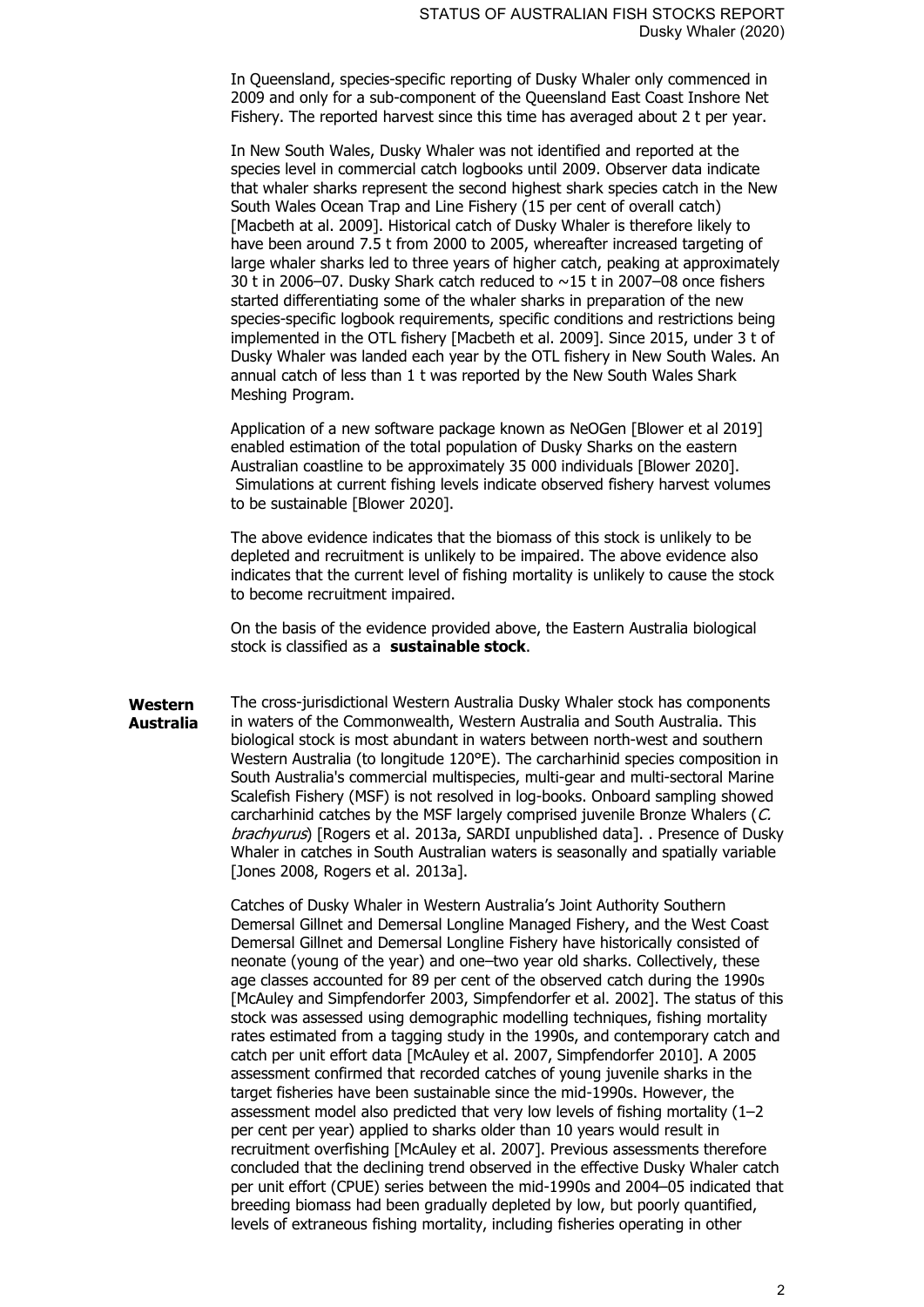jurisdictions [Marshall et al. 2016, McAuley et al. 2015, Jones 2008, Rogers et al. 2013a]. The above evidence indicates that this stock was likely to be depleted and recruitment impaired. As a result, comprehensive measures to mitigate cryptic mortality of older Dusky Whalers within all Western Australian managed commercial fisheries, and to reduce catches of juveniles to below the levels determined to be sustainable in the mid-1990s, have been introduced since 2006–07. An increasing trend in the effective CPUE from 2006–12, suggests improved recruitment rates and a recovering stock [McAuley et al. 2015], indicating that current management arrangements are suitably precautionary to ensure that the biological stock continues to recover [McAuley et al. 2015].

Recently, a stock assessment was conducted based on a risk-based weight of evidence approach using all available lines of evidence, including simulated biomass trajectories derived from a combination of demographic modelling and catch-only stock reduction analysis [Braccini et al. 2018]. This assessment estimated a "Medium" current risk level for the Dusky Whaler stock, with 46 per cent, 73 per cent and 100 per cent of the simulated current (2015–16) relative total biomass trajectories being above the target, threshold and limit biomass reference points, respectively [Braccini et al. 2018].

The above evidence indicates that the current level of fishing mortality should allow the stock to recover from its recruitment impaired state.

On the basis of the evidence provided above, the Western Australia biological stock is classified as a **recovering stock**.

#### **BIOLOGY**

**Dusky Shark biology** [Geraghty et al. 2013, 2016 McAuley et al. 2007, Simpfendorfer et al. 2002]

| <b>Species</b>      | <b>Longevity / Maximum Size</b>                                                      | Maturity (50 per cent)                                                                                              |
|---------------------|--------------------------------------------------------------------------------------|---------------------------------------------------------------------------------------------------------------------|
| <b>Dusky Whaler</b> | Females $> 40$ years, 2 890<br>mm FL Males > 32 years, 3<br>560 mm TL (~2 920 mm FL) | Females 27–35 years,<br>2 540 mm FL (Western<br>Australia)<br>Females 15.5 years, 2811 mm<br>TL (Eastern Australia) |

#### **DISTRIBUTION**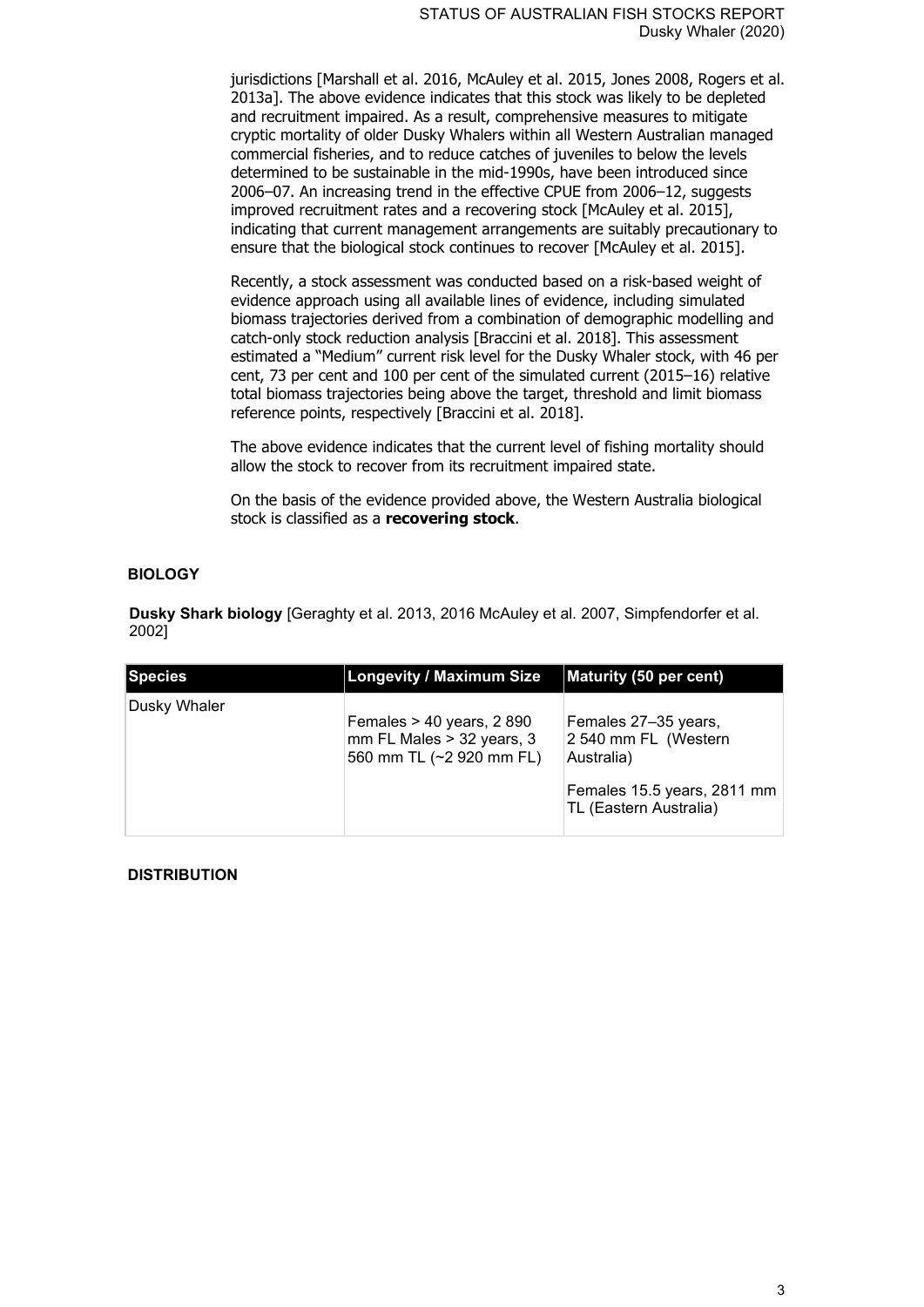#### STATUS OF AUSTRALIAN FISH STOCKS REPORT Dusky Whaler (2020)



Distribution of reported commercial catch of Dusky Shark

## **TABLES**

| <b>Fishing methods</b>                         |                               |              |                                     |                                  |                             |
|------------------------------------------------|-------------------------------|--------------|-------------------------------------|----------------------------------|-----------------------------|
|                                                | <b>Commonwealth New South</b> | <b>Wales</b> | <b>Northern</b><br><b>Territory</b> | <b>South</b><br><b>Australia</b> | Western<br><b>Australia</b> |
| <b>Commercial</b>                              |                               |              |                                     |                                  |                             |
| <b>Demersal</b><br><b>Gillnet</b>              | $\checkmark$                  |              |                                     |                                  |                             |
| <b>Gillnet</b>                                 |                               |              | $\checkmark$                        |                                  | $\checkmark$                |
| <b>Longline</b><br>(Unspecifie<br>$\mathbf{d}$ |                               |              | $\checkmark$                        |                                  |                             |
| <b>Pelagic</b><br><b>Longline</b>              | $\checkmark$                  |              |                                     |                                  |                             |
| <b>Various</b>                                 |                               | $\checkmark$ |                                     |                                  |                             |
| <b>Recreational</b>                            |                               |              |                                     |                                  |                             |
| <b>Hook and Line</b>                           |                               | ✓            | $\checkmark$                        | ✓                                |                             |

| <b>Management</b><br><b>Methods</b>       |                                  |                                     |                                  |                             |
|-------------------------------------------|----------------------------------|-------------------------------------|----------------------------------|-----------------------------|
|                                           | <b>New South</b><br><b>Wales</b> | <b>Northern</b><br><b>Territory</b> | <b>South</b><br><b>Australia</b> | Western<br><b>Australia</b> |
| <b>Charter</b>                            |                                  |                                     |                                  |                             |
| <b>Bag limits</b>                         |                                  |                                     |                                  |                             |
| Licence (boat-<br><b>based</b><br>sector) |                                  |                                     |                                  |                             |
| <b>Size limits</b>                        |                                  |                                     |                                  |                             |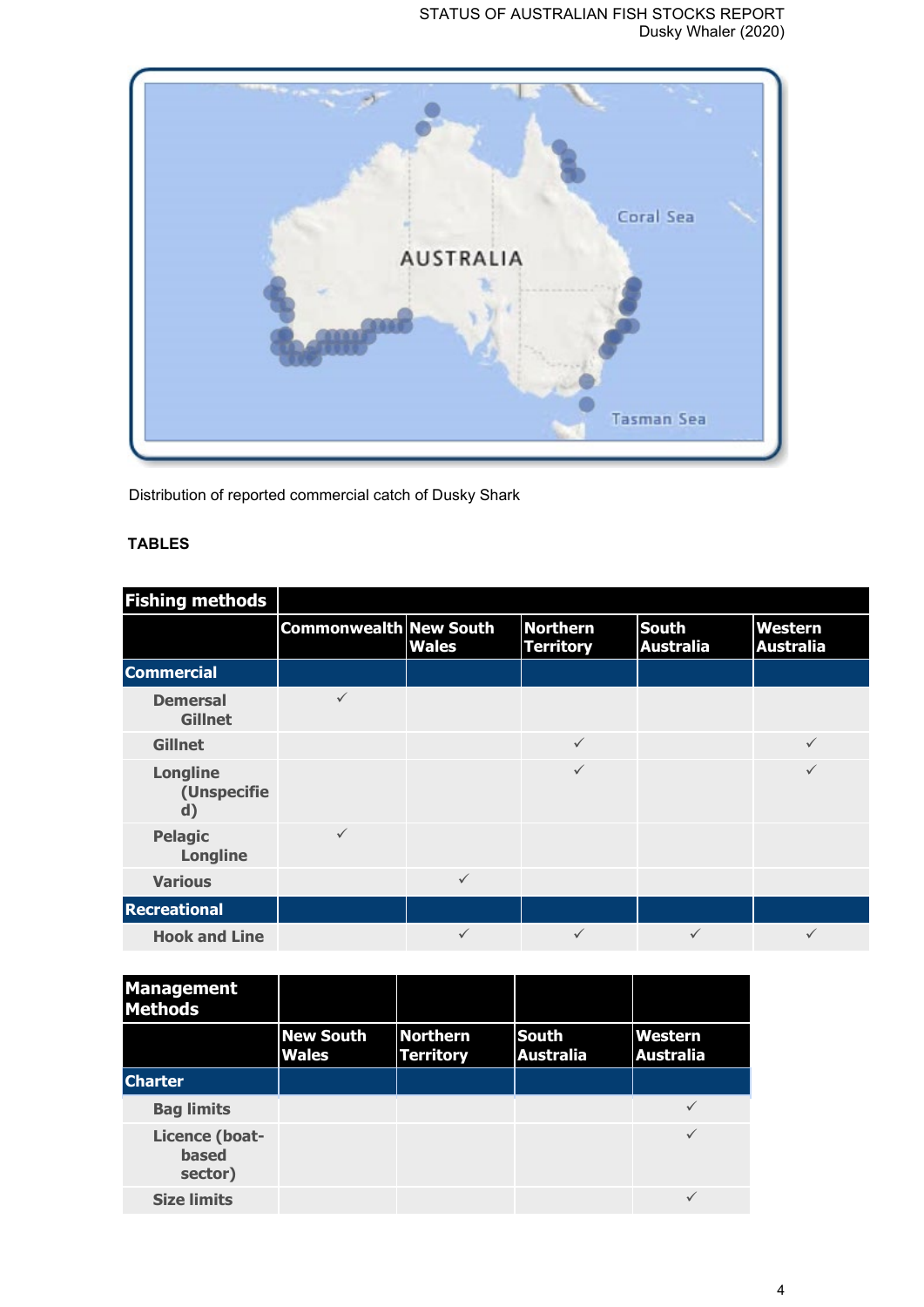| <b>Spatial</b><br>closures                                      |              |              |              | $\checkmark$ |
|-----------------------------------------------------------------|--------------|--------------|--------------|--------------|
| <b>Commercial</b>                                               |              |              |              |              |
| <b>Catch limits</b>                                             |              |              |              | $\checkmark$ |
| <b>Effort limits</b>                                            |              |              | $\checkmark$ |              |
| <b>Effort limits</b><br>(individual<br>transferabl<br>e effort) |              |              |              | $\checkmark$ |
| Gear<br>restrictions                                            | $\checkmark$ | $\checkmark$ | $\checkmark$ | $\checkmark$ |
| <b>Limited entry</b>                                            | $\checkmark$ |              | $\checkmark$ | $\checkmark$ |
| <b>Processing</b><br>restrictions                               |              | $\checkmark$ | $\checkmark$ | $\checkmark$ |
| Quota                                                           |              | $\checkmark$ |              |              |
| <b>Size limit</b>                                               |              |              |              | $\checkmark$ |
| <b>Spatial</b><br>closures                                      | $\checkmark$ |              | $\checkmark$ | $\checkmark$ |
| <b>Recreational</b>                                             |              |              |              |              |
| <b>Bag limits</b>                                               | $\checkmark$ |              | $\checkmark$ | $\checkmark$ |
| Gear<br>restrictions                                            |              |              | $\checkmark$ | $\checkmark$ |
| Licence (boat-<br><b>based</b><br>sector)                       |              |              |              | $\checkmark$ |
| <b>Size limit</b>                                               |              |              |              | $\checkmark$ |
| <b>Spatial</b><br>closures                                      |              |              |              | ✓            |

| <b>Catch</b>        |                               |                                                                                        |                                                |                                                |                                                                                                                                     |
|---------------------|-------------------------------|----------------------------------------------------------------------------------------|------------------------------------------------|------------------------------------------------|-------------------------------------------------------------------------------------------------------------------------------------|
|                     | <b>Commonwealth New South</b> | <b>Wales</b>                                                                           | <b>Northern</b><br><b>Territory</b>            | <b>South</b><br><b>Australia</b>               | Western<br><b>Australia</b>                                                                                                         |
| <b>Commercial</b>   | 0.1696 t                      | 1.7827 t                                                                               | 0.162 t                                        |                                                | 155.883 t                                                                                                                           |
| Indigenous          |                               | Unknown                                                                                | Undetermined<br>but likely to be<br>negligible | Unknown                                        | Undetermined<br>but likely to be<br>negligible<br>(Henry & Lyle<br>2003)                                                            |
| <b>Recreational</b> |                               | Shore-based<br>catches are<br>undetermined<br>but consist<br>primarily of<br>juveniles | Undetermined<br>but likely to be<br>negligible | Undetermined<br>but likely to be<br>negligible | 1852 individuals<br>caught in 2017-<br>18 (of which, 66<br>were kept, Ryan<br>et al 2019).<br>Shore-based<br>catches are<br>unknown |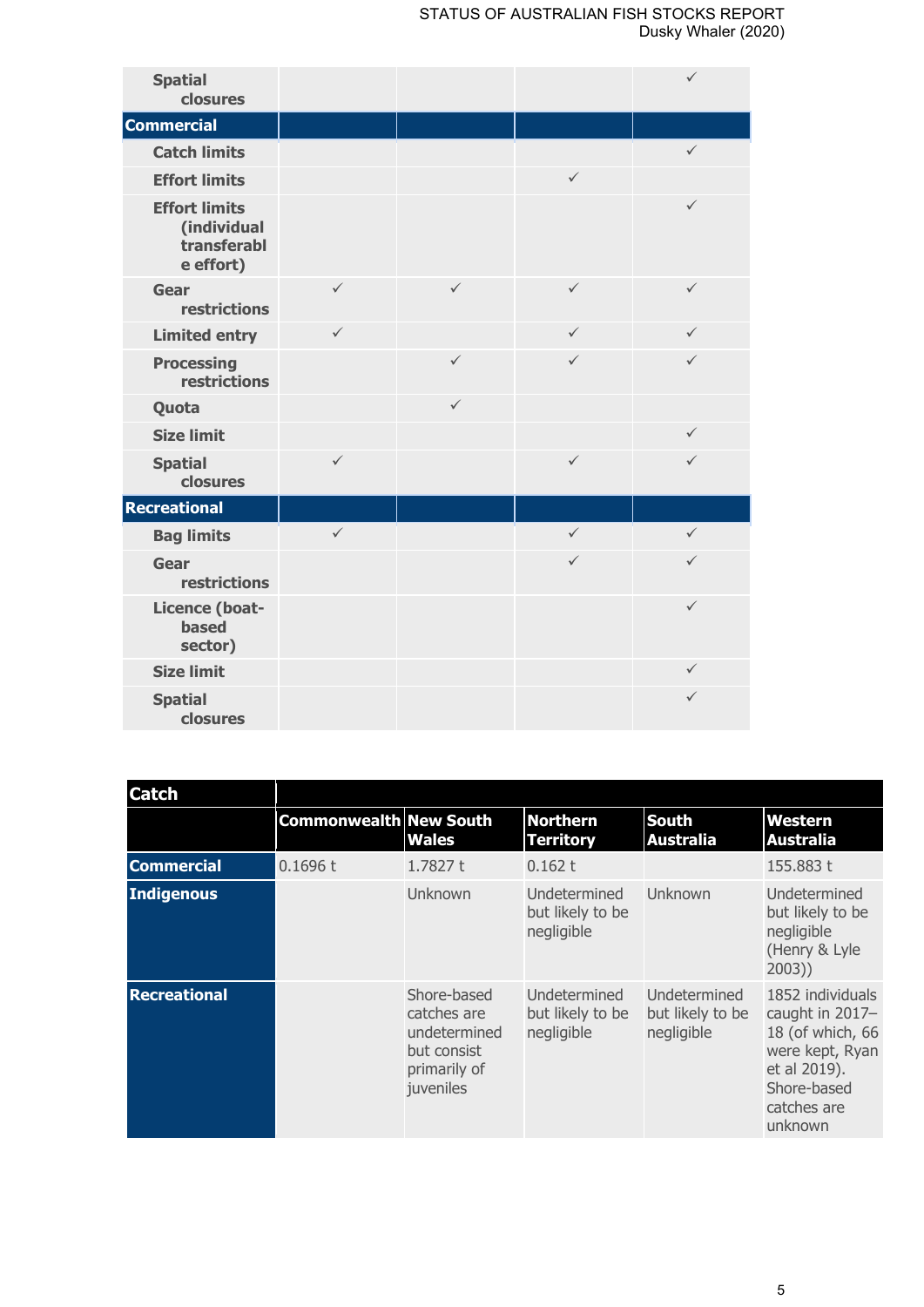**Commercial (catch)** Western Australian (state) and Eastern Australia biological stock is for Dusky Shark only. However, South Australian catches are reported as undifferentiated whaler sharks and are therefore not presented.

**Commonwealth – Recreational** The Australian Government does not manage recreational fishing in Commonwealth waters. Recreational fishing in Commonwealth waters is managed by the state or territory immediately adjacent to those waters, under its management regulations.

**Commonwealth – Indigenous** The Australian Government does not manage non-commercial Indigenous fishing in Commonwealth waters, with the exception of the Torres Strait. In general, non-commercial Indigenous fishing in Commonwealth waters is managed by the state or territory immediately adjacent to those waters.

**Western Australia – Recreational (Management Methods)** A recreational fishing from boat licence is required for recreational fishing from a powered vessel in Western Australia.

**New South Wales** commercial fisheries with less than seven active fishers are not presented due to the Privacy Act.

**New South Wales – Commercial (catch)** For the Ocean Trap and Line Fishery (New South Wales), only one business reported sufficient catch to suggest targeting.

## **New South Wales – Indigenous (Management Methods)**

<https://www.dpi.nsw.gov.au/fishing/aboriginal-fishing>

### **CATCH CHART**



Commercial catches of Dusky Shark - note confidential catch not shown

| <b>References</b>     |                                                                                                                                                                                                                                                                                                                          |
|-----------------------|--------------------------------------------------------------------------------------------------------------------------------------------------------------------------------------------------------------------------------------------------------------------------------------------------------------------------|
| McAuley et al. 2007   | McAuley, RB, Simpfendorfer, CA and Hall, NG 2007, A method for evaluating the impacts of<br>fishing mortality and stochastic influences on the demography of two long-lived shark stocks,<br>ICES Journal of Marine Science, 64: 1710-1722.                                                                              |
| Rogers et al. 2013a   | Rogers, PR, Huveneers, C, Goldsworthy SD, Cheung, WWL, Jones KG, Mitchell, JG and<br>Seuront, L 2013, Population metrics and movement of two sympatric carcharhinids: a<br>comparison of the vulnerability of pelagic sharks of the southern Australian gulfs and<br>shelves, Marine and Freshwater Research, 64: 20-30. |
| Huveneers et al. 2014 | Huveneers, C, Rogers, P and Drew, M 2014, Monitoring shark species of conservation<br>concern within the Adelaide metropolitan and Gulf St Vincent regions, final report to the<br>Adelaide and Mount Lofty Ranges Natural Resources Management Board, South Australian                                                  |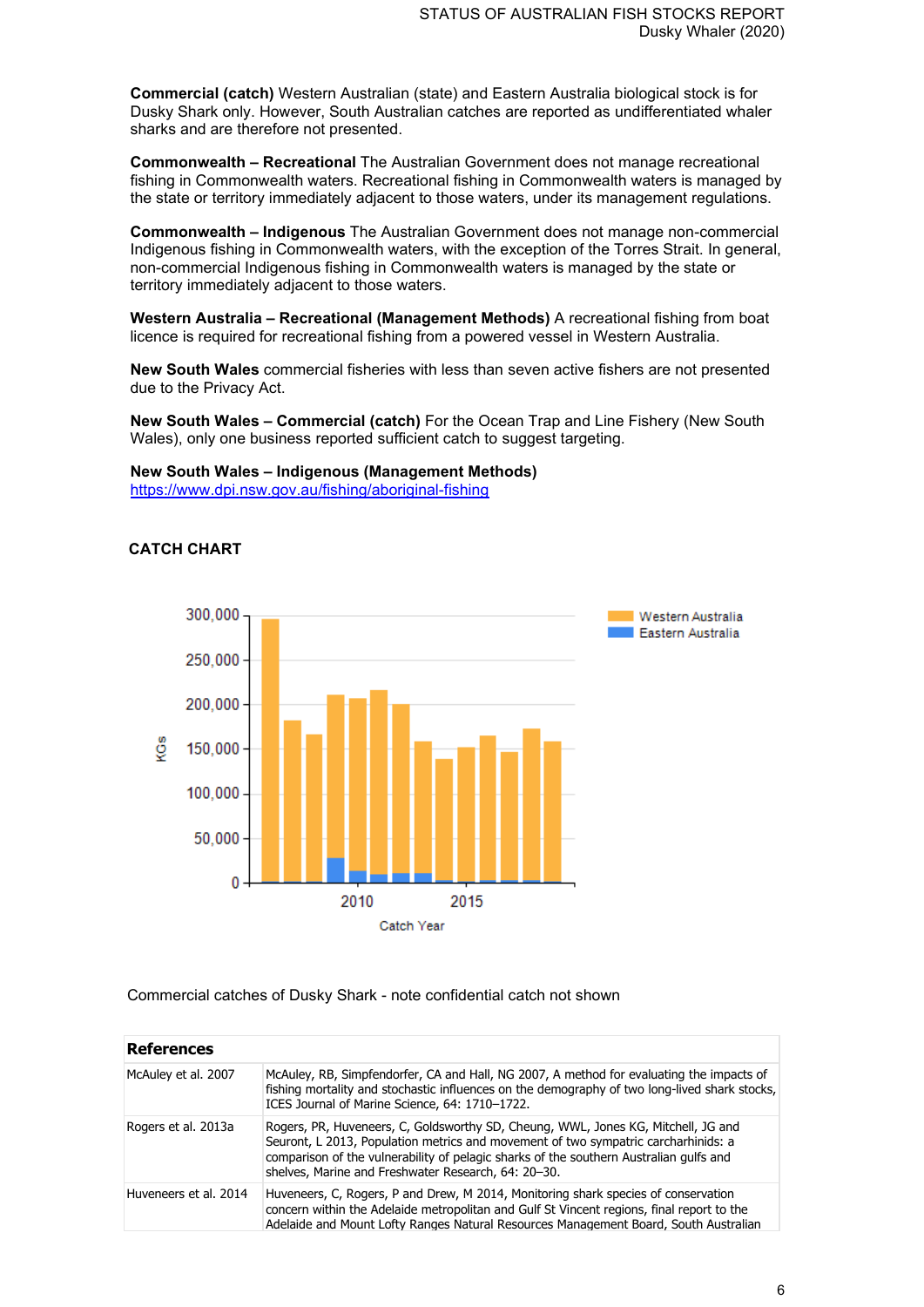|                                   | Research and Development Institute (Aquatic Sciences), SARDI publication F2013/000716-1,<br>SARDI research report series 754, SARDI, Adelaide, 89.                                                                                                                                                                                                                                |
|-----------------------------------|-----------------------------------------------------------------------------------------------------------------------------------------------------------------------------------------------------------------------------------------------------------------------------------------------------------------------------------------------------------------------------------|
| Rogers et al. 2013b               | Rogers, P, Huveneers, C, Goldsworthy, SD, Mitchell, JG and Seuront, L 2013, Broad-scale<br>movements and pelagic habitat of the Dusky Shark Carcharhinus obscurus off Southern<br>Australia determined using pop-up satellite archival tags, Fisheries and Oceanography, 22:<br>$102 - 112.$                                                                                      |
| Geraghty et al. 2014              | Geraghty, PT, Williamson, JE, Macbeth, WG, Blower, DC, Morgan, JAT, Johnson, G,<br>Ovenden, JR and Gillings, MR 2014, Genetic structure and diversity of two highly vulnerable<br>carcharhinids in Australian waters, Endangered Species Research, 24: 45–60.                                                                                                                     |
| McAuley et al. 2015               | McAuley, R, Braccini, M, Newman, SJ and O'Malley, J 2015, Temperate Demersal Gillnet and<br>Demersal Longline Fisheries Status Report, in WJ Fletcher and K Santoro (eds), Status<br>Reports of the Fisheries and Aquatic Resources of Western Australia 2014/15, Western<br>Australian Department of Fisheries, Perth, 261-272.                                                  |
| Jones 2008                        | Jones, K 2008, Review of the fishery status for whaler sharks (Carcharhinus spp.) in South<br>Australian and adjacent waters, report to the Fisheries Research and Development<br>Corporation, FRDC project 2004/067, South Australian Research and Development Institute<br>(Aquatic Sciences) publication F2007/000721-1, SARDI research report series 154, SARDI,<br>Adelaide. |
| McAuley and<br>Simpfendorfer 2003 | McAuley, R and Simpfendorfer, C 2003, Catch composition of the Western Australian<br>Temperate Demersal Gillnet and Demersal Longline fisheries, 1994–1999, Fisheries research<br>report 146, Western Australian Department of Fisheries, Perth.                                                                                                                                  |
| Simpfendorfer et al.<br>2002      | Simpfendorfer, CA, McAuley, R, Chidlow, J and Unsworth, P 2002, Validated age and growth<br>of the Dusky Shark, Carcharhinus obscurus, from Western Australian waters, Marine and<br>Freshwater Research, 53: 567-573.                                                                                                                                                            |
| Simpfendorfer 1999                | Simpfendorfer, C 1999, Demographic analysis of the dusky shark fishery in southwestern<br>Australia, in JA Musick (ed.), Life in the slow lane: Ecology and conservation of long-lived<br>marine animals, American Fisheries Society Symposium 23, Bethesda, Maryland, 149-160.                                                                                                   |
| Marshall et al. 2016              | Marshall, L, Giles, J and Johnson, GJ 2016, Catch composition of a traditional Indonesian<br>shark fishery operating in the MOU Box, northwestern Australia: Results of shark fin<br>identification from Operation Snapshot (May 2015), 2016/001375, Australian Fisheries<br>Management Authority, Canberra.                                                                      |
| Macbeth et al. 2009               | Macbeth, WG, Geraghty, PT, Peddemors, VM and Gray, CA 2009, Observer-based study of<br>targeted commercial fishing for large shark species in waters off northern New South Wales,<br>Cronulla Fisheries Research Centre of Excellence, New South Wales Industry and<br>Investment, Cronulla.                                                                                     |
| Rowling et al. 2010               | Rowling, K, Hegarty, A-M and Ives, M 2010, Status of fisheries resources in NSW 2008/09,<br>New South Wales Industry and Investment, Cronulla.                                                                                                                                                                                                                                    |
| Geraghty et al. 2013              | Geraghty PT, Macbeth, WG, Harry, AV, Bell, JE, Yerman, MN and Williamson, JE 2013, Age<br>and growth parameters for three heavily exploited shark species off temperate eastern<br>Australia, ICES Journal of Marine Science, 71: 559-573.                                                                                                                                        |
| Simpfendorfer et al.<br>1999      | Simpfendorfer CA, McAuley R, Chidlow JA, Lenanton R, Hall N and Bastow T 1999. Biology<br>and stock assessment of Western Australia's commercially important shark species. Project<br>96/130 Fisheries Research and Development Corporation, Department of Fisheries of<br>Western Australia, Perth.                                                                             |
| <b>AFMA 2018</b>                  | Australian Fisheries Management Authority, Tropical Tuna and Billfish Management Advisory<br>Committee (TTMAC19), Meeting Minutes, Australian Fisheries Management Authority,<br>Canberra.                                                                                                                                                                                        |
| Braccini et al 2018               | Braccini, M, Blay, N, Hesp, A, and Molony, B 2018. Resource Assessment Report Temperate<br>Demersal Elasmobranch Resource of Western Australia. Department of Primary Industries<br>and Regional Development. Fisheries Research Report No. 294 Department of Primary<br>Industries and Regional Development, Western Australia. 149 pp.                                          |
| Ryan et al 2019                   | Ryan, K.L., Hall, N. G., Lai, E. K., Smallwood, C. B., Tate, A., Taylor, S. M. and Wise, B. S.<br>(2019). Statewide survey of boat-based recreational fishing in Western Australia 2017/18.<br>Fisheries Research Report No. 297, Department of Primary Industries and Regional<br>Development, Western Australia                                                                 |
| Simpfendorfer et al.<br>2019      | Simpfendorfer C, Chin A, Rigby C, Sherman S, White W. 2017. Shark futures: a report card<br>for Australia's sharks and rays, Centre for Sustainable Tropical Fisheries and Aquaculture,<br>James Cook University. Fisheries Research and Development Corporation Project 2013/009.<br>Final Report 49pp.                                                                          |
| Henry G, Lyle J. 2003             | The National Recreational and Indigenous Fishing Survey. FRDC Project No. 99/158. New<br>South Wales Fisheries.                                                                                                                                                                                                                                                                   |
| Blower et al. 2019                | Blower DC, Riginos, C and Ovenden, JR. 2019. NeOGen: A tool to predict genetic effective<br>population size (Ne) for species with generational overlap and to assist empirical Ne study<br>design. Molecular Ecology Resources 19: 290-271.                                                                                                                                       |
| Blower 2020                       | Blower, D. C. 2020. Estimating contemporary abundance, demography, and vulnerability to<br>change for long-lived species with effective population size and population simulation. PhD<br>thesis. School of Biological Sciences, p. 257. The University of Queensland.                                                                                                            |